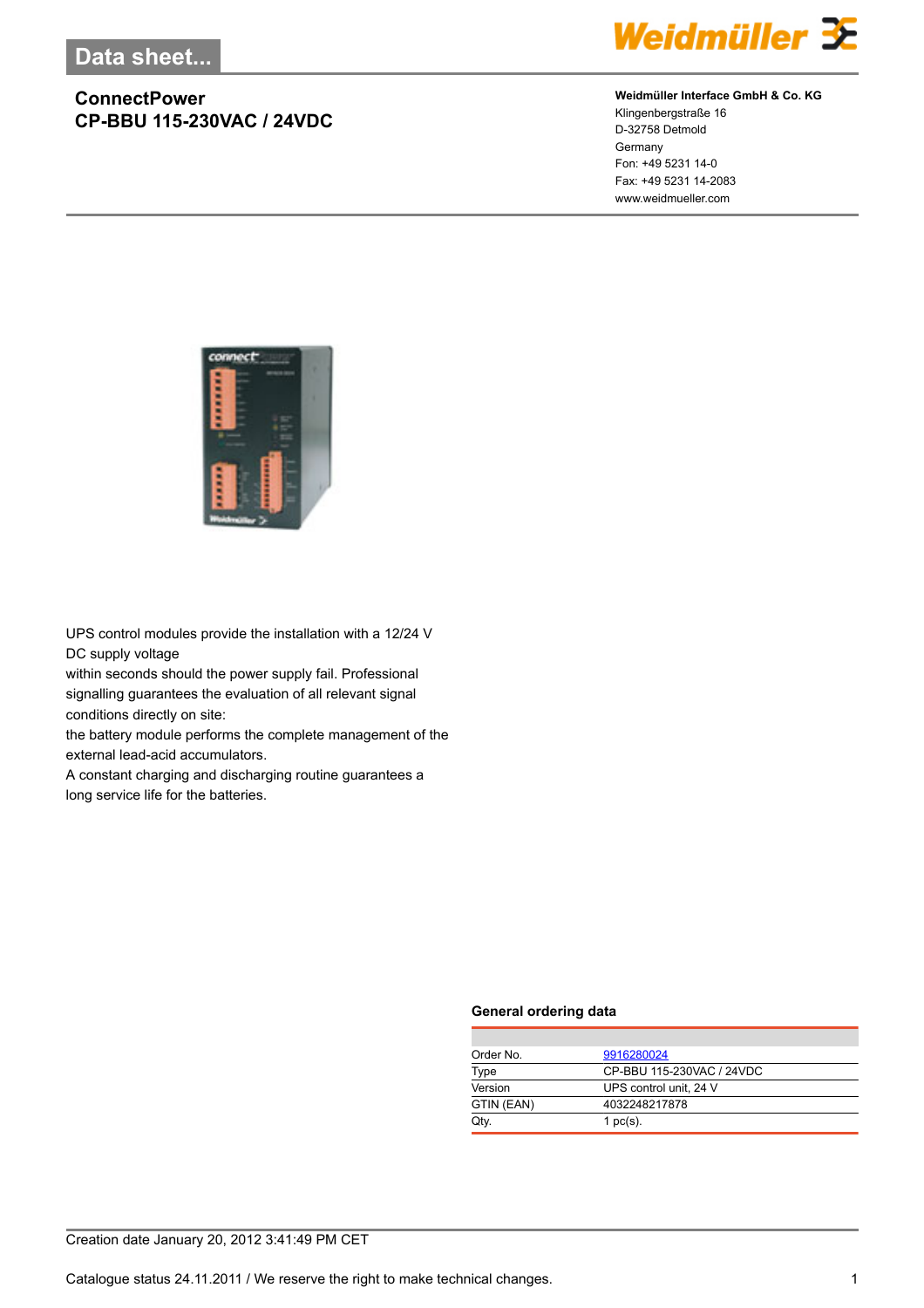# **Technical data www.weidmueller.com**



#### **Weidmüller Interface GmbH & Co. KG**

Klingenbergstraße 16 D-32758 Detmold Germany Fon: +49 5231 14-0 Fax: +49 5231 14-2083

| <b>Dimensions</b>                           |                                                                                                                                                                                                                                                                                                                                       |                                             |                                                   |
|---------------------------------------------|---------------------------------------------------------------------------------------------------------------------------------------------------------------------------------------------------------------------------------------------------------------------------------------------------------------------------------------|---------------------------------------------|---------------------------------------------------|
|                                             |                                                                                                                                                                                                                                                                                                                                       |                                             |                                                   |
| Length                                      | 161 mm                                                                                                                                                                                                                                                                                                                                | Width                                       | 72.5 mm                                           |
| Height                                      | 127.5 mm                                                                                                                                                                                                                                                                                                                              | Weight                                      | 950 <sub>g</sub>                                  |
| <b>Temperatures</b>                         |                                                                                                                                                                                                                                                                                                                                       |                                             |                                                   |
|                                             |                                                                                                                                                                                                                                                                                                                                       |                                             |                                                   |
| Operating temperature                       | -20 °C+50 °C                                                                                                                                                                                                                                                                                                                          | Storage temperature                         | -20 °C+85 °C                                      |
| Input                                       |                                                                                                                                                                                                                                                                                                                                       |                                             |                                                   |
|                                             |                                                                                                                                                                                                                                                                                                                                       |                                             |                                                   |
| Conductor connection system                 | Screw connection<br>1 A @ 115 V AC; 0.6 A @                                                                                                                                                                                                                                                                                           | Connection range                            | AWG26-12 (0.1-4.0 mm <sup>2</sup> )               |
| Input current                               | 230 V AC                                                                                                                                                                                                                                                                                                                              | Input frequency                             | 50/60 Hz                                          |
| Input fuse                                  | 2 A time-lag fuse (internal)                                                                                                                                                                                                                                                                                                          | Input voltage (voltage mode input)          | 85265 V AC; 120300 V<br>DC; typ.115-230 V AC ±10% |
| Surge protection                            | Varistor                                                                                                                                                                                                                                                                                                                              | Turn-on current limit                       | Thermistor                                        |
| output                                      |                                                                                                                                                                                                                                                                                                                                       |                                             |                                                   |
|                                             |                                                                                                                                                                                                                                                                                                                                       |                                             |                                                   |
| Battery charging current                    | 2A                                                                                                                                                                                                                                                                                                                                    | <b>Battery voltage</b>                      | 27.3 V                                            |
| Conductor connection system                 | Screw connection                                                                                                                                                                                                                                                                                                                      | Connection range                            | AWG26-12 (0.1-4.0 mm <sup>2</sup> )               |
| Control at input voltage                    | 0.2%                                                                                                                                                                                                                                                                                                                                  | Mains failure bridge-over time for 115 V AC | 24 ms                                             |
| Mains failure bridge-over time for 230 V AC | 190 ms                                                                                                                                                                                                                                                                                                                                | Max. residual ripple                        | $< 50$ mV <sub>eff</sub>                          |
| Output current                              | Max. 15 A / max 9.0 A for<br>power supply unit                                                                                                                                                                                                                                                                                        | Output voltage                              | 24 V DC                                           |
| output power                                | 360 W                                                                                                                                                                                                                                                                                                                                 |                                             |                                                   |
| General data                                |                                                                                                                                                                                                                                                                                                                                       |                                             |                                                   |
|                                             |                                                                                                                                                                                                                                                                                                                                       |                                             |                                                   |
| Degree of efficiency at max. load           | 72 %                                                                                                                                                                                                                                                                                                                                  | Depth                                       | 127.5 mm                                          |
| <b>EMC</b> standards                        | EN 55011, EN 55022, EN<br>55024, EN 61000-6-2, 3                                                                                                                                                                                                                                                                                      | Low Voltage Directive                       | 73/23/EWG                                         |
| Operating temperature                       | -20 °C+50 °C                                                                                                                                                                                                                                                                                                                          | Standards                                   | DIN EN 50178, DIN EN<br>60950, IEC950             |
| Status indication                           | Green LED (full charge):<br>battery voltage > 29.5 V DC,<br>Yellow LED (low battery):<br>battery voltage < 22 V DC,<br>Yellow LED (charging): BBU<br>is loading battery, Red LED<br>(error): no AC input voltage,<br>Red LED (reversed battery):<br>battery poles are reversed,<br>LED red (battery open): no<br>battery is connected | Switching frequency                         | 100 kHz                                           |
| <b>Insulation coordination</b>              |                                                                                                                                                                                                                                                                                                                                       |                                             |                                                   |
|                                             |                                                                                                                                                                                                                                                                                                                                       |                                             |                                                   |
| Humidity at operating temperature           | 20 - 85% RH without<br>condensation                                                                                                                                                                                                                                                                                                   | Humidity at storage temperature             | 20 to 90%                                         |
| Protection degree                           | IP 20                                                                                                                                                                                                                                                                                                                                 | electrical isolation, I/O rail              | 3 kV                                              |
| electrical isolation, input-earth           | 1.5 kV                                                                                                                                                                                                                                                                                                                                | electrical isolation, input-output          | 3 kV                                              |
| electrical isolation, output-earth          | $0.5$ kV                                                                                                                                                                                                                                                                                                                              |                                             |                                                   |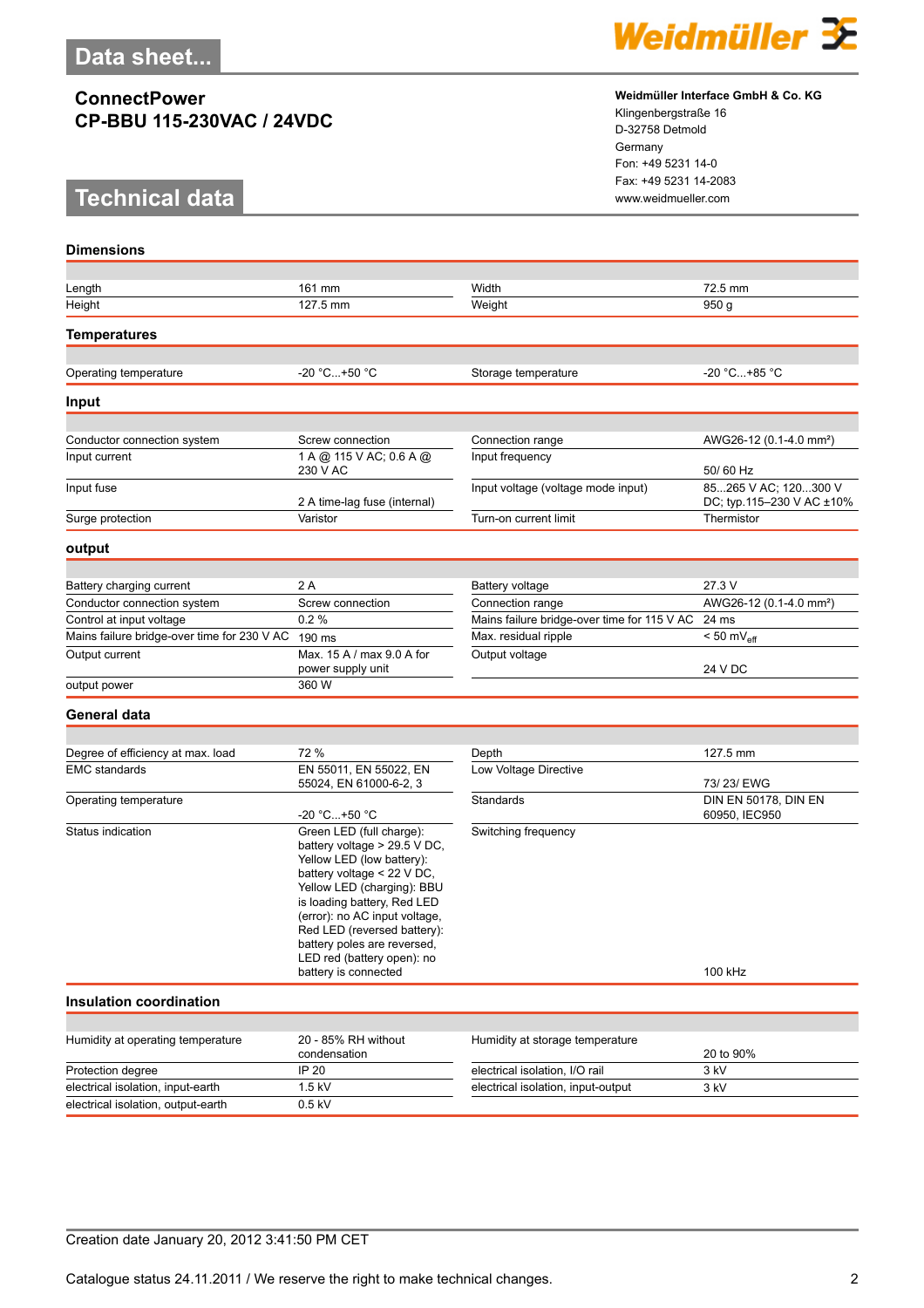# **Technical data www.weidmueller.com**

#### **Classifications**

| Weidmüller 3 |  |  |  |  |  |  |  |
|--------------|--|--|--|--|--|--|--|
|--------------|--|--|--|--|--|--|--|

#### **Weidmüller Interface GmbH & Co. KG**

Klingenbergstraße 16 D-32758 Detmold Germany Fon: +49 5231 14-0 Fax: +49 5231 14-2083

| ETIM 2.0        | EC001039    | <b>ETIM 3.0</b> | EC001039    |
|-----------------|-------------|-----------------|-------------|
| <b>ETIM 4.0</b> | EC002541    | <b>UNSPSC</b>   | 30-21-18-01 |
| eClass 4.1      | 27-24-04-10 | eClass 5.1      | 27-04-90-02 |
| eClass 6.0      | EC27049201  |                 |             |

#### **Approvals**

Approvals